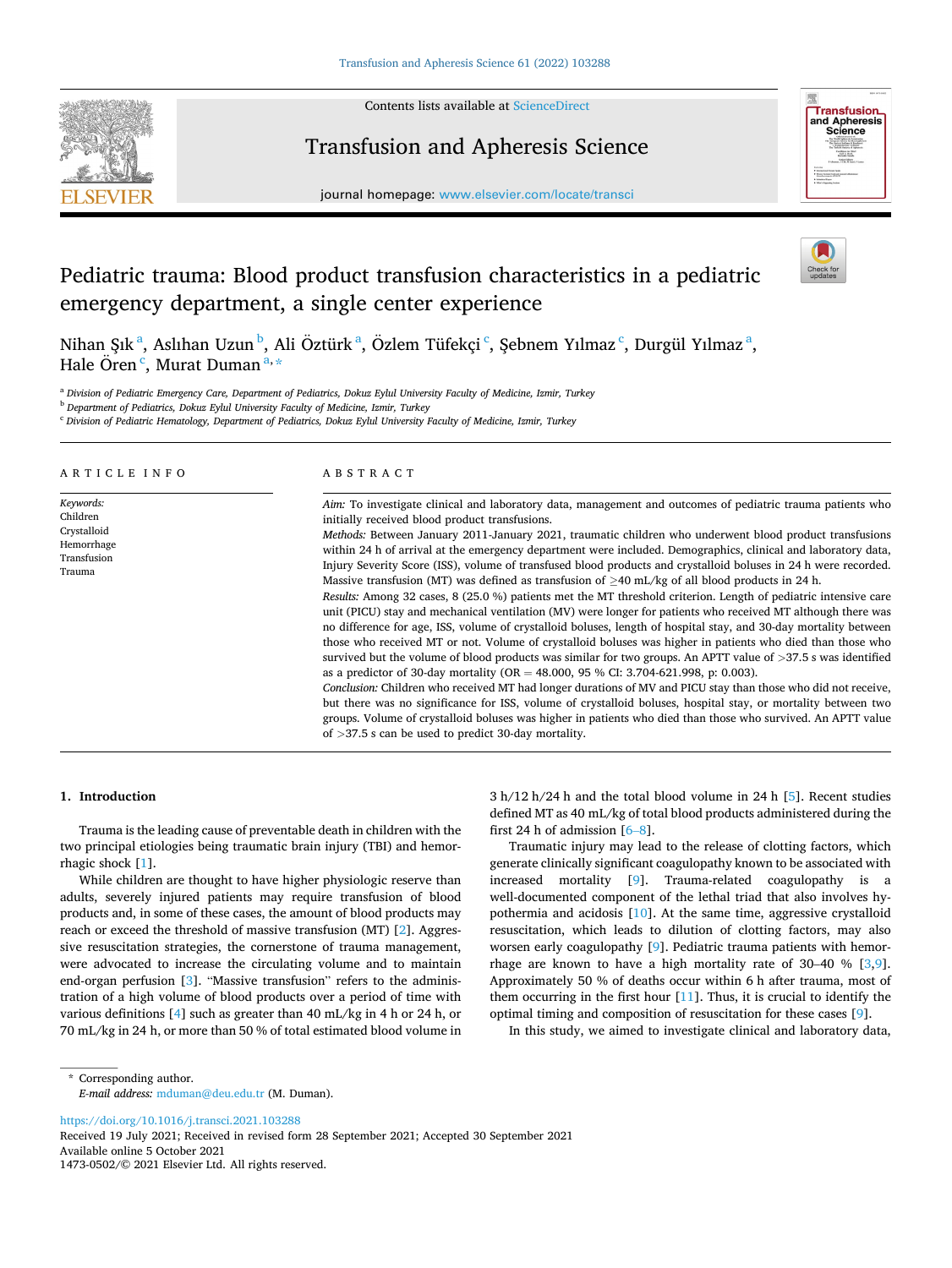management, and outcomes of pediatric trauma patients who initially received blood product transfusions in a pediatric emergency department (ED).

## **2. Materials and methods**

### *2.1. Study design*

This is a single-center retrospective chart review performed in the pediatric ED of a tertiary hospital with approximately 120,000 pediatric ED admissions per annum. The study was approved by the Institutional Review Board of the Dokuz Eylul University Faculty of Medicine (approval number: 2020/01-02).

Children aged 0–18 years who arrived at the pediatric ED by ambulance or self-transport due to trauma and underwent blood product transfusion within 24 h of arrival between January 2011 and January 2021 were included. We used International Classification of Diseases (ICD) codes to identify patients. We obtained data from a computer database, electronic medical records, blood bank records, medical charts, and nursing records. All investigations were performed and recorded by a pediatric emergency fellow and a pediatric resident. Children with burns or asphyxiation mechanisms of injury, known coagulopathies, and anticoagulant drug use were excluded from the study, as were those who underwent either blood product transfusion or crystalloid bolus in another facility and were then referred to our hospital and those with insufficient information.

Demographics, trauma mechanism, initial body temperature, Glasgow Coma Scale (GCS) score, heart rate (HR), respiratory rate (RR), blood pressure, clinical findings, laboratory results, radiologic investigations, applied treatments, and the need for respiratory support or cardiopulmonary resuscitation (CPR) in the ED were recorded. Variables were ascertained upon arrival to the ED. Age-adjusted hypotension and tachycardia were recorded using published heart rate and blood pressure norms [\[12](#page-5-0)]. Hypothermia was defined as body temperature of *<*36 ◦C. Coagulopathy was defined as an international normalized ratio (INR) value of  $>1.5$ .

The Abbreviated Injury Scale (AIS) score for each body region and Injury Severity Score (ISS) [[13\]](#page-5-0) were calculated for each patient. The AIS quantifies injuries of various body regions from 1 (minor injury) to 6 (non-survivable) and the ISS is calculated by summing the squares of the three highest AIS scores for three different body regions, with total scores ranging from 1 to 75. Severe TBI was defined as a head AIS of >3. The BIG score was calculated as follows: base deficit  $+$  (2.5  $\times$  INR)  $+$ (15 - GCS score) [[14\]](#page-5-0). The shock index (SI), which is calculated by dividing the child's heart rate into systolic blood pressure, was obtained. The pediatric age-adjusted SI (SIPA) value, derived from the SI, was considered abnormal if greater than previously reported cut-off values (Table 1) [[15\]](#page-5-0).

Data including timing and volumes of crystalloid boluses and the number of units of blood products, transfused as packed whole blood (WB), packed red blood cells (PRBCs), fresh frozen plasma (FFP), platelets (PLTs), and cryoprecipitate, were obtained. Units were converted to volume in milliliters using the average volume of component units administered. We estimated blood products based on the following

#### **Table 1**

| Normal pediatric vital signs based on age groups with calculated SIPA threshold |  |
|---------------------------------------------------------------------------------|--|
| values.                                                                         |  |

| Age in   | Heart rate (beats/ | Systolic blood pressure | SIPA threshold |
|----------|--------------------|-------------------------|----------------|
| years    | min)               | (mmHg)                  | value          |
| $1 - 3$  | $70 - 110$         | $90 - 110$              | 1.2            |
| $4 - 6$  | $65 - 110$         | $90 - 110$              | 1.2            |
| $7 - 12$ | $60 - 100$         | $100 - 120$             | 1.0            |
| >12      | $55 - 90$          | $100 - 135$             | 0.9            |

SIPA: Shock index, pediatric age-adjusted.

volumes per unit: a volume of 250 mL was used for each unit recorded of PRBCs, 200 mL was used for FFP, 200 mL for PLTs, 500 mL for WB, and 50 mL for cryoprecipitate transfusions. Crystalloid boluses and the volume of blood products were converted to milliliters per kilogram of body weight for each subject. Volumes of crystalloid boluses per kilogram of body weight, volumes of each type of blood product, and volumes in total in the first 24 h were calculated. Missing weights were imputed with the 50th percentile weight of the Centers for Disease Control for age and gender [[16\]](#page-5-0). Blood product ratios used for each patient were recorded and patients were divided into two groups according to the ratio of FFP:PRBC, with a low-ratio group of *<*1:2 and high-ratio group of  $\geq$ 1:2 [[17\]](#page-5-0). Transfusion of greater than or equal to 40 mL/kg of all blood products in 24 h was defined as MT, as previously reported by Neff et al. [\[8\]](#page-5-0). The blood groups of the patients, utilization of type-specific or O Rh (-) typed PRBC utilization, use of recombinant factor VIIa or tranexamic acid, MT complications (hypo/hyperkalemia, leukopenia, thrombocytopenia, acidosis, hypothermia, etc.), and morbidities associated with blood product transfusion (sepsis, multiorgan failure, acute respiratory distress syndrome, transfusion-related acute lung injury, compartment syndrome, transfusion reactions, acute renal failure, thromboembolism, etc.) were recorded.

Finally, surgical interventions, admission to the ward or pediatric intensive care unit (PICU), transfer to another hospital, length of mechanical ventilation (MV) and stay in the hospital, prognosis, and mortality were recorded. Mortality was recorded within two categories as 4-h and 24-h mortality, in which deaths occurred within 4 or 24 h after arrival to the pediatric emergency department, and as 30-day mortality.

### *2.2. Statistical analysis*

All statistical analyses were performed using SPSS 22.0 for Windows. Categorical and continuous variables were reported as frequencies and percentiles and as means with standard deviations (SDs) or medians with interquartile ranges (IQRs). A Chi-square test was used to evaluate the difference of categorical variables. The Mann-Whitney *U* test was used to compare non-parametric variables and Student's *t* test was used for parametric data. Multivariable analysis was performed using logistic regression to determine predictors of mortality. Values of *p <* 0.05 were considered statistically significant.

## **3. Results**

A total of 32 patients [median age 8.8 years (IQR 2.0–15.1), 20 males (62.5 %)] were enrolled throughout the study period. Fourteen (43.8 %) of them were aged *>*12 years, being the most common age group. The most common trauma mechanism was out-of-vehicle traffic accident (n: 15, 46.9 %), followed by falling (n: 10, 31.3 %). Of the 32 patients, 30 (93.8 %) presented with blunt and 2 (6.3 %) with penetrating trauma, and 28 (87.5 %) patients had multiple trauma while 4 (12.5 %) had isolated trauma. Twenty-two (68.8 %) of the patients had GCS scores of  $\leq$ 8, and the mean ISS score was 38.1  $\pm$  12.3 (min: 6.0, max: 75.0). Five patients (15.6 %) arrived to the ED while CPR was being performed and it was continued in the hospital for 3 of them. Twenty-four (75.0 %) patients underwent MV and, of them, 20 patients were intubated before arrival and 4 were intubated after arrival to the ED. The median length of MV was 3.4 (IQR: 0.7–6.4) days. Inotropes were administered for 15 (46.9 %) patients. Twelve patients underwent operations at a median of 8.5 (IQR 2.2–66.0) h after arrival to the emergency department.

In terms of use of blood products, all patients received PRBCs with a median volume of 16.0 mL/kg (IQR: 12.5–25.0). Nineteen (59.4 %) received FFP transfusion with a median volume of 10.0 mL/kg (IQR: 8.0–15.0) and, among them, 12 patients were transfused at high and 7 at low FFP:PRBC ratios. One patient received tranexamic acid treatment. None of the patients received any WB, PLT, or cryoprecipitate transfusions or recombinant factor VIIa. Among all transfusions, 8 (25.0 %)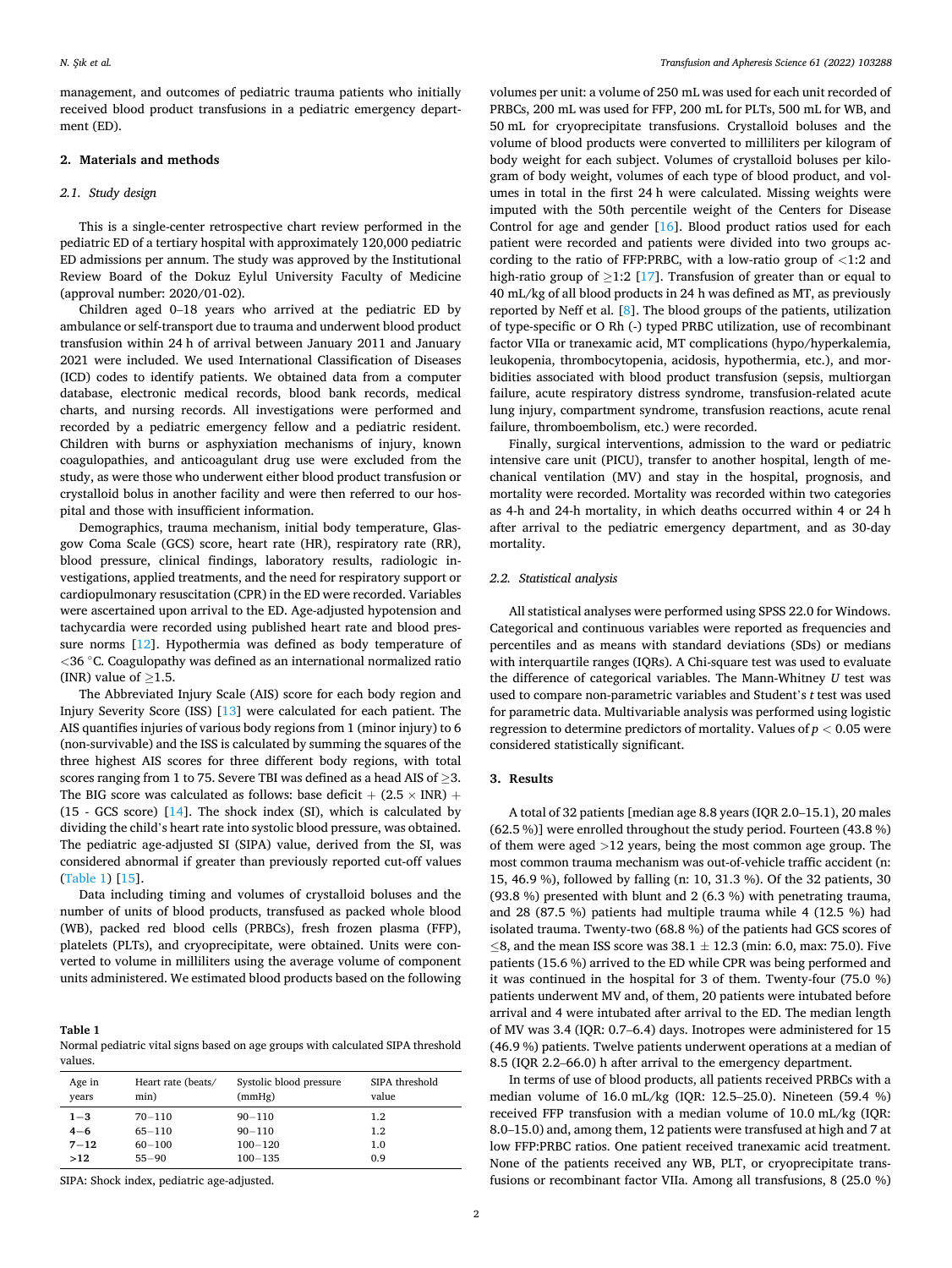cases met the MT threshold criterion. Twenty-three (71.8 %) patients received transfusions with a non-identical but compatible blood group product. Transfusion complications were observed in 9 (28.1) cases, with thrombocytopenia being the most common complication occurring in 5 (15.6 %) cases, followed by hypocalcemia in 2 (6.3 %) cases, hypothermia in one case (3.1 %), and hyperkalemia in one (3.1 %) case. All patients received crystalloid boluses with a median volume of 40.0 mL/ kg (IQR: 20.0–75.0).

Of the 32 children, 4 (12.5 %) of them were admitted to the ward and 16 (50.0 %) to the PICU. Median length of stay was 5.0 (IQR: 2.0–8.0) h in the emergency department and 4.5 (IQR: 0.8–11.7) days in the PICU; total length of stay was 2.5 (IQR: 0.1–10.5) days. Eleven (34.4 %) patients were transferred to the PICU of another facility. Of the 32 children, 6 (18.8 %) were discharged with severe complications (with neurological and respiratory complications) and 20 (62.5 %) died. Among the latter, 8 deaths occurred within the first 4 h, 4 deaths between 4 and 24 h, and 8 deaths *>*24 h after arrival to the pediatric emergency department. Accordingly, 4-h mortality was calculated as 25.0 %, 24-h mortality as 37.5 %, and 30-day mortality as 62.5 %.

Children who received MT had a higher rate of tachycardia, lower body temperature at arrival to the ED, and higher rate of inotrope use than those who did not receive MT (*p*: 0.024, *p:* 0.040, *p:* 0.014). No initial laboratory parameters differed between these two groups. Length of PICU stay, length of MV, and transfusion complication rates were also higher for patients who received MT (*p*: 0.006, *p:* 0.024, *p:* 0.023). No difference was found for age, ISS scores, the volume of crystalloid boluses, length of stay in the hospital, and 4-h, 24-h, or 30-day mortality between the two groups (Tables 2–4). To prevent confusion, we excluded cases of severe TBI, but mortality rates still remained similar for the two groups (*p*: 0.327).

In terms of FFP:PRBC ratios, children who received transfusion with a high FFP:PRBC ratio were older in age [age in years [median (IQR)]: 15.5 (4.7–16.0) versus 6.0 (1.3–13.7), *p*: 0.029] and had higher ISS scores  $[mean \pm SD$  (min-max):  $44.2 \pm 10.6$  (41.0–44.5) versus 34.0 ± 12.0 (27.0–41.0), *p*: 0.011] than those who received a low ratio, but there was no difference for length of stay or mortality rates between the groups. Additionally, there was no difference for length of stay or mortality in terms of FFP:PRBC ratio groups for those who received MT and those who did not.

Compared to patients who survived, patients who died within 30 days of arrival had lower initial body temperatures and platelet counts; higher rate of a GCS score of ≤8; higher prothrombin time, activated partial thromboplastin time (APTT), INR, and lactate levels; lower pH and bicarbonate values; and higher ISS scores and higher AIS scores for thoracic injury ( $p < 0.05$ ). Total volume of crystalloid boluses (mL/kg) was also higher in patients who died (*p*: 0.003), but the volume of blood products was similar for these two groups (Tables 2–4). We divided patients into two groups as having severe TBI or not. Among the severe TBI group, children who died also had higher ISS scores and had received higher volumes of crystalloid boluses (*p*: 0.014, *p*: 0.049). Interestingly, in the non-severe TBI group, ISS scores were similar for

patients who died and those who did not, but the volumes of total crystalloid boluses were still higher among children who died (*p*: 0.313, *p*: 0.026). The SIPA was similar for those who survived and those who did not in the severe TBI group (*p*: 0.199), but among the patients with non-severe TBI, patients who died had higher initial SIPA values (*p*: 0.009) [\(Table 5\)](#page-4-0).

To predict 30-day mortality, multivariable analysis was performed, and among the parameters of a GCS score of ≤8, an ISS score of ≥25, having received MT, and crystalloid bolus volume of  $\geq$ 40 mL/kg, a GCS score of ≤8 was identified as a predictor. When we added APTT to these parameters, an APTT value of *>*37.5 s was identified as a predictor of 30-day mortality [\(Table 6\)](#page-4-0).

When we evaluated 4-h mortality, similarly, we found that initial body temperatures and platelet counts were lower and lactate levels were higher (*p <* 0.05). In contrast, although ISS values were similar for the two groups (*p*: 0.066), head AIS scores were higher in children who died within 4 h of arrival to the ED (*p*: 0.009). In terms of 24-h mortality, children who died were found to have lower initial body temperatures, platelet counts, and pH values and both higher ISS and head AIS scores than those who survived the initial 24 h. The BIG score was similar for children who survived and those who did not, and also for those who received MT and those who did not.

# **4. Discussion**

Massive transfusion has been extensively evaluated in combat populations, in which severely injured patients experience a greater risk of mortality from hemorrhage [\[4\]](#page-5-0). Cannon et al. evaluated pediatric trauma patients during combat operations and reported that female sex, isolated head injury, ISS score, age-adjusted tachycardia, presence of coagulopathy, and increasing base deficit were independent predictors of mortality [\[18](#page-5-0)]. However, implementation of MT has not demonstrated a clear survival benefit for pediatric trauma patients [[4](#page-5-0)]. In addition, MT itself has several risks resulting in significant morbidity and mortality [[19\]](#page-5-0).

Cannon et al. reported that mortality decreased among patients who received MT despite more injuries due to explosions, more head injuries, and greater injury severity [[18](#page-5-0)]. In contrast, Chidester et al. reported no difference in mortality for children who received MT and those who did not. In addition, FFP:PRBC ratios and crystalloid volumes were similar for these two groups [[10](#page-5-0)]. Shroyer et al. concluded that children who underwent MT were older, had lower GCS scores, were more likely to be hypothermic, and had sustained more severe injuries and that there was no difference in length of hospital stay for patients who received any blood product transfusion and MT [[20\]](#page-5-0). In our study, we found that patients who received MT had higher HR, lower body temperature, and longer PICU stay and duration of MV than those who did not receive MT, but there was no difference for age, ISS score, volume of crystalloid boluses, length of stay in the hospital, or mortality. Pieracci et al. reported that deaths in children who received early PRBC transfusions (*<*6 h after the injury) were commonly due to TBI leading to a state of

**Table 2** 

| Demographics and clinical findings of the patients who received massive transfusion or not and, those who resulted in mortality or not, |  |
|-----------------------------------------------------------------------------------------------------------------------------------------|--|
|                                                                                                                                         |  |
|                                                                                                                                         |  |
|                                                                                                                                         |  |
|                                                                                                                                         |  |

| Variable                                         | Massive transfusion $(+)$ (n:<br>8) | Massive transfusion (-) (n:<br>24) | $D^*$ | Mortality $(+)$ (n: 20) | Mortality $(-)$ $(n: 12)$ | $\mathbf{D}$ |
|--------------------------------------------------|-------------------------------------|------------------------------------|-------|-------------------------|---------------------------|--------------|
| Male gender, n (%)                               | 5(62.5)                             | 15(62.5)                           | 0.668 | 13 (65.0)               | 7(58.3)                   | 0.724        |
| Age in years, median (IQR)                       | $2.5(1.2-11.2)$                     | $11.5(4.3-15.7)$                   | 0.127 | $11.5(2.2-15.7)$        | $6.1(1.3-15.0)$           | 0.668        |
| Tachycardia, n (%)                               | 6(75.0)                             | 12(50.0)                           | 0.043 | 8(40.0)                 | 10(83.3)                  | 0.108        |
| Hypotension, n (%)                               | 3(37.5)                             | 9(37.5)                            | 0.668 | 9(45.0)                 | 3(25.0)                   | 0.227        |
| Body temperature ( $\degree$ C), mean + SD (min- | $35.0 \pm 0.5$ (34.2-36.0)          | $35.8 \pm 0.8$ (34.0-37.0)         | 0.040 | $35.2 \pm 0.6$          | $36.1 \pm 0.7$            | 0.010        |
| max)                                             |                                     |                                    |       | $(35.0 - 36.0)$         | $(35.5 - 36.6)$           |              |
| Hypothermia, n (%)                               | 5(62.5)                             | 5(20.8)                            | 0.031 | 8(40.0)                 | 2(16.0)                   | 0.056        |
| Glasgow Coma Scale score $\leq 8$ , n (%)        | 7(87.5)                             | 15(62.5)                           | 0.140 | 17 (85.0)               | 5(41.5)                   | 0.001        |

Comparison of the patients who received massive transfusion or not.

 $\dagger$  Comparison of the patients who resulted in mortality or not. SD: Standard deviation, IQR: interquartile range.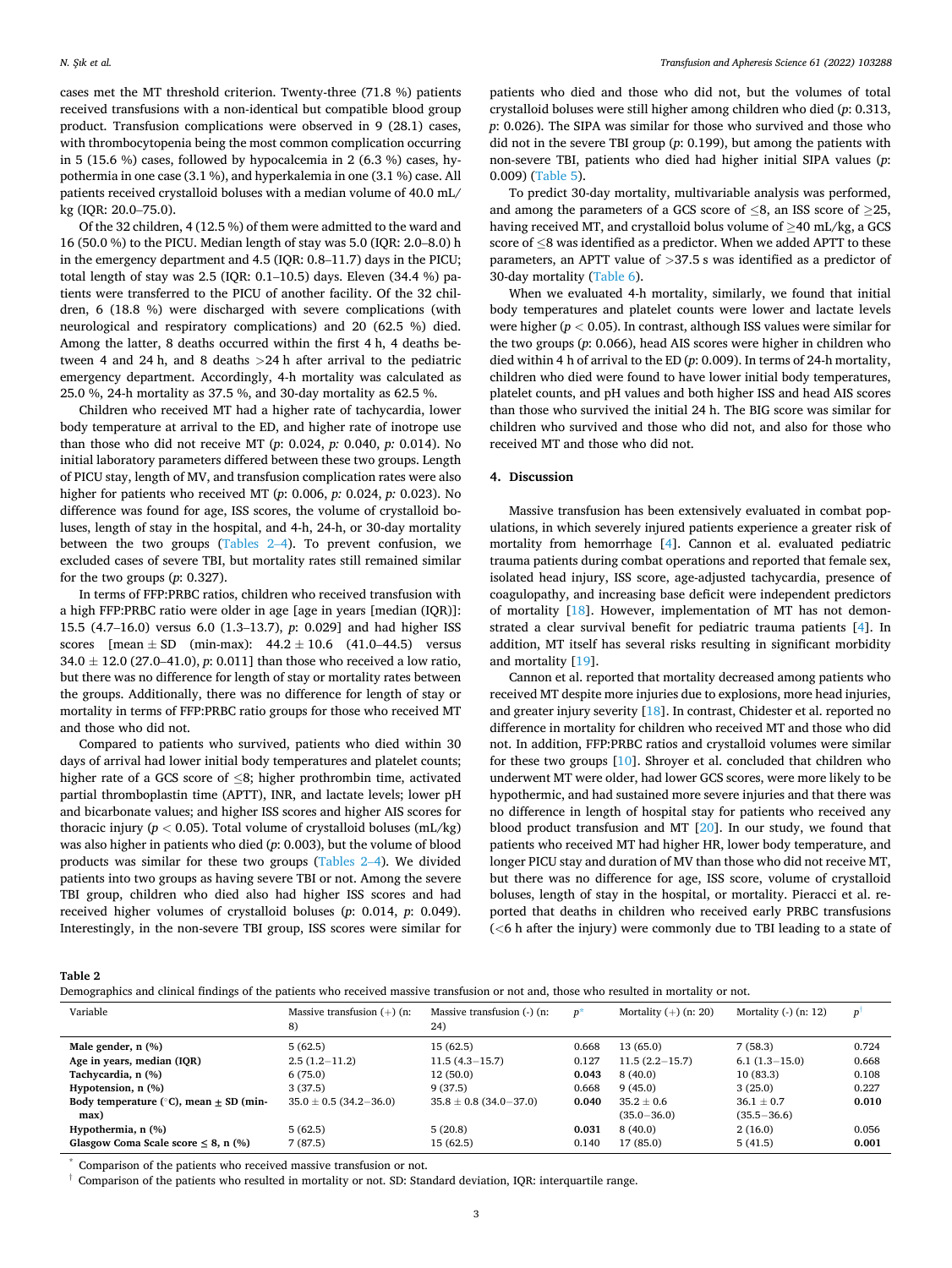#### **Table 3**

Laboratory findings, Injury Severity Score and Abbreviated Injury score values of the patients who received massive transfusion or not and, those who resulted in mortality or not.

| Variable                                               | Massive transfusion $(+)$ (n:<br>8)    | Massive transfusion (-) (n:<br>24)     | $p^*$ | Mortality $(+)$ (n: 20)                | Mortality $(-)$ $(n; 12)$                | $p^{\dagger}$ |
|--------------------------------------------------------|----------------------------------------|----------------------------------------|-------|----------------------------------------|------------------------------------------|---------------|
| Hemoglobin $(g/dL)$ , median<br>(IOR)                  | $8.9(4.8-12.5)$                        | $9.1(7.0-11.1)$                        | 0.814 | $9.1(6.3-12.0)$                        | $9.3(7.2 - 11.3)$                        | 0.899         |
| Platelet count/mm <sup>3</sup> , median<br>(IOR)       | 208,500.0<br>$(110,700.0 - 324,700.0)$ | 312,000.0<br>$(199,700.0 - 371,000.0)$ | 0.325 | 211,600.0<br>$(110,700.0 - 277,700.0)$ | 347,000.0<br>$(308, 100.0 - 430, 000.0)$ | 0.005         |
| Prothrombin time (seconds),<br>median (IOR)            | $18.7(17.7-20.9)$                      | $17.9(14.0-23.0)$                      | 0.582 | $35.8(17.8-28.2)$                      | $16.4(13.8-19.6)$                        | 0.003         |
| <b>Activated partial</b>                               | $46.4(39.4 - 54.7)$                    | $40.5(28.7-107.0)$                     | 0.452 | $79.5(46.2 - 142.7)$                   | $30.3(27.9 - 43.0)$                      | < 0.001       |
| thromboplastin time<br>(seconds), median (IOR)         |                                        |                                        |       |                                        |                                          |               |
| International normalized ratio.<br>median (IOR)        | $1.6(1.5-2.0)$                         | $1.6(1.2-2.1)$                         | 0.839 | $2.0(1.5-2.5)$                         | $1.4(1.2-1.8)$                           | 0.007         |
| Fibrinogen (mg/dL), median<br>( IQR)                   | $1.8(1.2-2.3)$                         | $1.1(1.0-2.0)$                         | 0.351 | $1.7(0.9-2.6)$                         | $1.3(1.0-1.7)$                           | 0.304         |
| D-dimer ( $\mu$ g/mL), mean $\pm$ SD<br>$(min-max)$    | $33.0 \pm 4.5 (28.0 - 37.0)$           | $26.5 \pm 12.5(4.6 - 36.6)$            | 0.612 | $30.9 \pm 6.8$ (20.0-36.0)             | $26.1 \pm 13.6$ (12.2-36.5)              | 0.942         |
| $pH$ , mean $\pm$ SD (min-max)                         | $7.0 \pm 0.2$ (6.6-7.3)                | $7.1 \pm 0.1$ (6.6-7.3)                | 0.408 | $7.0 \pm 0.2$ (6.9-7.2)                | $7.2 \pm 0.1 (7.1 - 7.2)$                | 0.030         |
| Lactate (mmol/L), median<br>(IOR)                      | $7.0(3.4-10.8)$                        | $4.5(2.9 - 7.5)$                       | 0.391 | $7.0(3.4-10.8)$                        | $4.5(2.9 - 7.5)$                         | 0.069         |
| Bicarbonate (mmol/L), mean<br>$+$ SD (min-max)         | $13.2 \pm 5.3$ (7.6 - 21.0)            | $14.3 \pm 4.9$ (3.8-21.0)              | 0.525 | $12.0 \pm 5.0$ (3.8-21.0)              | $16.8 \pm 6.2$ (10.0-21.0)               | 0.037         |
| Base excess (mmol/L), median<br>(IOR)                  | $-16.5$ (-21.8 to -6.1)                | $-9.5$ ( $-15.4$ to $-7.1$ )           | 0.325 | $-15.4$ (-22.0 to -7.7)                | $-8.5$ ( $-11.2$ to $-4.5$ )             | 0.079         |
| Abnormal SIPA, n (%)                                   | 5(83.0)                                | 15 (68.2)                              | 0.432 | 11(55.0)                               | 9(75.0)                                  | 0.528         |
| BIG score, median (IOR)                                | $3.1(-3.0-6.7)$                        | $0.0(-6.4-6.7)$                        | 0.376 | $0.0$ ( $-5.6-8.6$ )                   | $0.1(-5.0-6.4)$                          | 0.843         |
| <b>Injury Severity Score, mean</b><br>$+$ SD (min-max) | $37.5 \pm 10.3$ (18.0-48.0)            | $38.3 \pm 13.0$ (6.0-75.0)             | 0.650 | $42.0 \pm 11.5$ (18.0-75.0)            | $32. \pm 11.3$ (6.0-43.0)                | 0.021         |

Comparison of the patients who received massive transfusion or not.

 $\dagger$  Comparison of the patients who resulted in mortality or not. SD: Standard deviation, IQR: interquartile range.

#### **Table 4**

Transfusion characteristics and prognosis of the patients who received massive transfusion or not and, those who resulted in mortality or not.

| Variable                                        | Massive transfusion $(+)$ (n:<br>8) | Massive transfusion (-) (n:<br>24) | $p^*$   | Mortality $(+)$ (n:<br>20) | Mortality $(-)$ (n:<br>12) | P <sup>1</sup> |
|-------------------------------------------------|-------------------------------------|------------------------------------|---------|----------------------------|----------------------------|----------------|
| Volume of blood products (mL/kg), median        | $47.5(40.2 - 53.7)$                 | $15.0(10.5-22.5)$                  | < 0.001 | $19.0(11.2-40.0)$          | $18.0(13.5-32.0)$          | 0.769          |
| ( IQR)                                          |                                     |                                    |         |                            |                            |                |
| Transfusion with a high FFP:PRBC ratio, n (%)   | 5(62.5)                             | 14 (58.4)                          | 0.104   | 8(40.0)                    | 4(33.3)                    | 0.503          |
| Transfusion complications, n (%)                | 5(62.5)                             | 7(29.2)                            | 0.023   | 6(30.0)                    | 3(25.0)                    | 0.369          |
| Volume of crystalloid boluses (mL/kg), median   | $67.5(45.0 - 96.2)$                 | $35.0(20.0-67.5)$                  | 0.058   | $60.0(40.0 - 85.0)$        | $20.0(20.0-39.7)$          | 0.003          |
| ( IQR)                                          |                                     |                                    |         |                            |                            |                |
| Inotrope use, $n$ $(\%)$                        | 7(87.5)                             | 8 (33.3)                           | 0.013   | 13 (65.0)                  | 2(16.7)                    | 0.010          |
| Length of mechanical ventilation (days),        | $8.1(0.2 - 11.5)$                   | $0.1(0.1-1.0)$                     | 0.024   | $0.2(0.1-2.39)$            | $6.0(2.5-9.0)$             | 0.066          |
| median (IOR)                                    |                                     |                                    |         |                            |                            |                |
| Length of stay in PICU (days), median (IQR)     | $12.0(8.8-17.5)$                    | $2.0(0.4 - 5.0)$                   | 0.006   | $8.0(0.3-12.0)$            | $6.0(2.0-7.0)$             | 0.949          |
| Length of stay in hospital (days), median (IQR) | $12.0(0.3-22.2)$                    | $0.7(0.1-8.7)$                     | 0.059   | $12.0(0.3-22.2)$           | $0.7(0.1-8.7)$             | 0.003          |
| Mortality, n (%)                                |                                     |                                    |         |                            |                            |                |
| 4-h                                             | 1(12.5)                             | 7(29.2)                            | 0.333   |                            |                            |                |
| 24-h                                            | 3(37.5)                             | 9(37.5)                            | 0.668   |                            |                            |                |
| 30-day                                          | 7(75.0)                             | 14 (58.3)                          | 0.344   |                            |                            |                |

Comparison of the patients who received massive transfusion or not.

† Comparison of the patients who resulted in mortality or not. SD: Standard deviation, IQR: interquartile range, PICU: pediatric intensive care unit, FFP: fresh frozen plasma, PRBC: packed red blood cell.

shock, while only 30 % of them died due to uncontrolled hemorrhage [[21\]](#page-5-0). Likewise, in our study, although ISS values were similar for children who survived and those who died within 4 h after arrival, head AIS scores were higher in the cases that ended in death.

Debate also exists regarding the proper ratio of blood products that should be used to improve survival and minimize morbidity in exsanguinating subjects [[10\]](#page-5-0). There is little evidence supporting the use of component-based transfusion utilizing rigid strategies and blood product ratios for the pediatric population [[22\]](#page-5-0). Cannon et al. concluded that a high FFP:PRBC ratio did not improve survival [\[23](#page-5-0)]. In contrast, Cunningham et al. reported that survival was improved for children who were transfused with a high FFP:PRBC ratio at 4 h and at 24 h [\[7\]](#page-5-0). Butler et al. showed that in massively transfused children, higher FFP:PRBC ratios were associated with lower 24-h mortality [[17\]](#page-5-0). Noland et al.

found a survival benefit with a 1:1 FFP:PRBC ratio for children who received MT [\[11](#page-5-0)]. There are also a few single-center civilian studies that did not find an association between mortality and FFP:PRBC transfusion ratio [\[24](#page-5-0),[25\]](#page-5-0). In our study, mortality rates were similar for patients who received and did not receive transfusions with high FFP:PRBC ratios in the MT group and among all cases. In contrast to the studies by Cannon et al. [\[23](#page-5-0)] and Cunningham et al. [\[7\]](#page-5-0), children who received transfusions with high FFP:PRBC ratios were older in age.

There is also a paucity of data on the ideal volume of blood products or crystalloid that should be administered as part of the initial resuscitation for the pediatric trauma population [\[9\]](#page-5-0). It remains unclear whether commonly used resuscitative fluids, including crystalloid or blood products, are linked with adverse outcomes constituting a mere surrogate for injury severity or representing a truly causative effect [[3](#page-5-0)].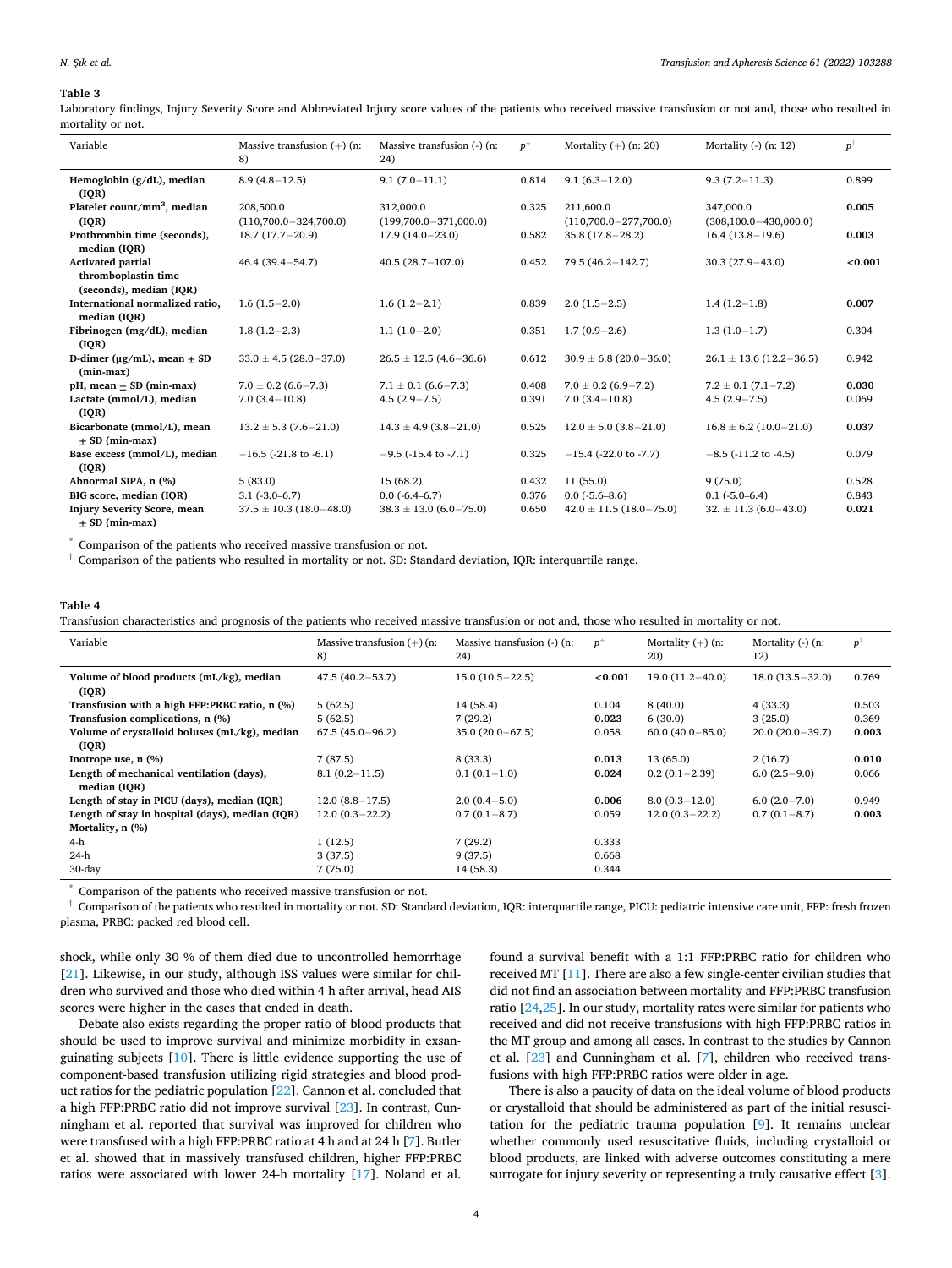#### <span id="page-4-0"></span>**Table 5**

Comparison of patients who did and did not die within 30 days after arrival according to TBI severity groups.

|                                       |                                                               | Mortality $(+)$<br>(n: 14)       | Mortality (-)<br>(n: 6)         | $\boldsymbol{p}$<br>value |
|---------------------------------------|---------------------------------------------------------------|----------------------------------|---------------------------------|---------------------------|
| <b>Severe TBI</b><br>$(+)$ (n:<br>20) | Abnormal SIPA, n<br>(%)                                       | 6(42.8)                          | 4(66.6)                         | 0.182                     |
|                                       | Injury Severity Score,<br>mean $\pm$ SD (min-<br>max)         | $41.0 + 7.1$<br>$(27.0 - 57.0)$  | $30.8 + 8.3$<br>$(18.0 - 41.0)$ | 0.014                     |
|                                       | Volume of crystalloid<br>boluses (mL/kg),<br>median (IOR)     | 62.5<br>$(36.2 - 80.0)$          | 20.0<br>$(18.0 - 40.0)$         | 0.049                     |
|                                       | Volume of blood<br>products (mL/kg),<br>median (IQR)          | 15.0<br>$(10.0 - 33.0)$          | 15.0<br>$(13.0 - 45.0)$         | 0.965                     |
|                                       |                                                               |                                  |                                 |                           |
|                                       |                                                               | Mortality $(+)$<br>(n: 6)        | Mortality (-)<br>(n: 6)         | $\boldsymbol{p}$<br>value |
|                                       | Abnormal SIPA, n<br>(%)                                       | 6(100.0)                         | 3(50.0)                         | 0.009                     |
| <b>Severe</b>                         | <b>Injury Severity</b><br>Score, mean $\pm$ SD<br>$(min-max)$ | $44.1 + 18.7$<br>$(31.5 - 57.0)$ | $33.8 + 15.6$<br>$(6.0 - 43.0)$ | 0.313                     |
| $TBI(-)$<br>(n: 12)                   | Volume of crystalloid<br>boluses (mL/kg),<br>median (IQR)     | 67.5<br>$(39.7 - 88.7)$          | 20.0<br>$(20.0 - 46.5)$         | 0.026                     |

SD: Standard deviation, IQR: interquartile range, SIPA: Shock index, pediatric age-adjusted, TBI: traumatic brain injury.

## **Table 6**

Multivariable analysis to predict 30-day mortality.

|   | Variable                                                                                                                             | Odds<br>Ratio                              | 95 % Confidence<br>Interval                                                             | $\boldsymbol{p}$                          |
|---|--------------------------------------------------------------------------------------------------------------------------------------|--------------------------------------------|-----------------------------------------------------------------------------------------|-------------------------------------------|
| 1 | GCS score of $\leq 8$<br>ISS score of $>25$<br><b>Having received MT</b><br>Crystalloid bolus volume of<br>$\geq$ 40 mL/kg           | 21.700<br>1.738<br>0.335<br>9619           | $1.951 - 243.498$<br>$0.021 - 144.107$<br>$0.026 - 4.265$<br>0.842-109.941              | 0.012<br>0.806<br>0.399<br>0.069          |
| 2 | GCS score of $\leq 8$<br>ISS score of $>25$<br>Having received MT<br>Crystalloid bolus volume of<br>$\geq$ 40 mL/kg<br>APTT > 37.5 s | 0.000<br>1.304<br>0.473<br>7.918<br>48.000 | $0.000 -$<br>$0.013 - 128.149$<br>$0.027 - 8.255$<br>$0.563 - 111.434$<br>3.704-621.998 | 0.999<br>0.910<br>0.608<br>0.125<br>0.003 |

GCS: Glasgow Coma Scale, ISS: Injury Severity Score, MT: massive transfusion, APTT: activated partial thromboplastin time. 1: Multivariable analysis was performed, and among the parameters of a GCS score of  $\leq$ 8, an ISS score of  $\geq$ 25, having received MT, and crystalloid bolus volume of ≥40 mL/kg, a GCS score of ≤8 was identified as a predictor. 2: When we added APTT to these parameters, an APTT value of *>*37.5 s was identified as a predictor of 30-day mortality.

Cannon et al. concluded that increased crystalloid volumes were associated with decreased mortality while greater blood product volumes were associated with increased mortality [[23\]](#page-5-0). In contrast, Edwards et al. reported that increased crystalloid administration had an association with length of intensive care unit and hospital stay for both MT and high-volume transfusions as well as with increased length of MV in cases of high-volume transfusions. They also showed that crystalloid administration of *>*150 mL/kg in the first 24 h increased mortality [[5](#page-5-0)]. Elkbuli et al. reported that crystalloid resuscitation of *>*60 mL/kg was associated with increased length of PICU stay without survival benefit [\[26](#page-5-0)]. Edwards et al. showed that trauma resuscitation with more than one crystalloid bolus was associated with increased need for blood product transfusion and worse outcomes, which included extended duration of MV and hospital stay; although the volume of blood products was similar for patients who did and did not survive, the volume of crystalloid boluses was higher among patients who did not survive [[5](#page-5-0)]. In our study, the total volume of crystalloid boluses was higher among patients who died than those who survived, although the volume of blood products was similar for the two groups. However, crystalloid boluses were not found as a predictor of mortality in our multivariable analysis, which included the parameters of GCS score of ≤8, ISS score of  $\geq$ 25, having received MT and crystalloid bolus volume of  $\geq$ 40 mL/kg, and APTT value of *>*37.5 s. But it should be kept in mind that the number of cases in our study was limited. Early use of blood products instead of crystalloid boluses for ongoing volume resuscitation was also recommended for trauma-related hemorrhagic shock in the 2020 Pediatric Advanced Life Support guidelines [[27\]](#page-5-0). While aggressive fluid resuscitation may rapidly improve vital signs, the overall effect on outcomes may be worse than expected [\[3\]](#page-5-0). Low-volume resuscitation or hypotensive resuscitation may balance the risks of trauma resuscitation with the aim of organ perfusion.

The SIPA was reported to have a correlation with ISS, ventilator use, length of hospital stay, early need for blood product transfusion, and mortality in pediatric trauma patients [\[15,28,29](#page-5-0)]. In our study population, the SIPA was not correlated with the ISS, need for MT, or outcomes, but among the patients with non-severe TBI, those who did not survive had higher initial SIPA values. This may be related to the fact that most of our patients had severe TBI, so the reason may be that the associated hypertension and/or bradycardia commonly present in patients with severe TBI could alter SIPA values. It was reported that in cases of head trauma, SIPA elevation upon arrival was correlated with a longer stay in the hospital [[28\]](#page-5-0). However, we could not perform serial measurements of SIPA due to the retrospective nature of our study. The BIG score was shown to predict poor outcomes and was also reported as an independent predictor of mortality for pediatric trauma patients [\[2\]](#page-5-0). However, there was no difference in this regard between our patients who survived and those who did not, nor between those who received MT and those who did not. This could be related to the fact that our patients had very high ISS values, so the BIG score could not successfully predict outcomes among our severely injured population.

The main limitation of our study lies in its retrospective nature. We used ICD codes to identify patients, but missing data may have led to the underestimating of the real number of cases. Furthermore, the data were obtained from a single medical center, so the sample size was relatively small. In addition, trauma resuscitation practices were cliniciandependent.

In conclusion, children who received MT had longer duration of MV and PICU stay together with higher transfusion complication rates compared to those who did not receive MT, but there was no significant difference in ISS scores, the volume of crystalloid boluses, length of hospital stay, or mortality between those two groups. The total volume of crystalloid boluses was higher in patients who died than those who survived, although the volume of blood products was similar for those two groups. A GCS score of ≤8 and an APTT value of *>*37.5 s can be used to predict 30-day mortality in pediatric trauma patients. For the precise identification of optimal timing and treatment protocols, it is needed to have a larger number of pediatric trauma patients who received MT and conformation in further studies in this field.

## **Funding**

This research did not receive any specific grant from funding agencies in the public, commercial, or not-for-profit sectors.

## **Author contributions**

HO, MD and DY initiated and designed the study. Data collection and analysis was performed by NŞ, AU,  $A\ddot{o}$  and SY. The manuscript was written by NS,  $\ddot{O}T$  and MD. Final evaluation of the manuscript and checking of analysis was performed by MD,  $\ddot{O}$ T, H $\ddot{O}$  and NS.